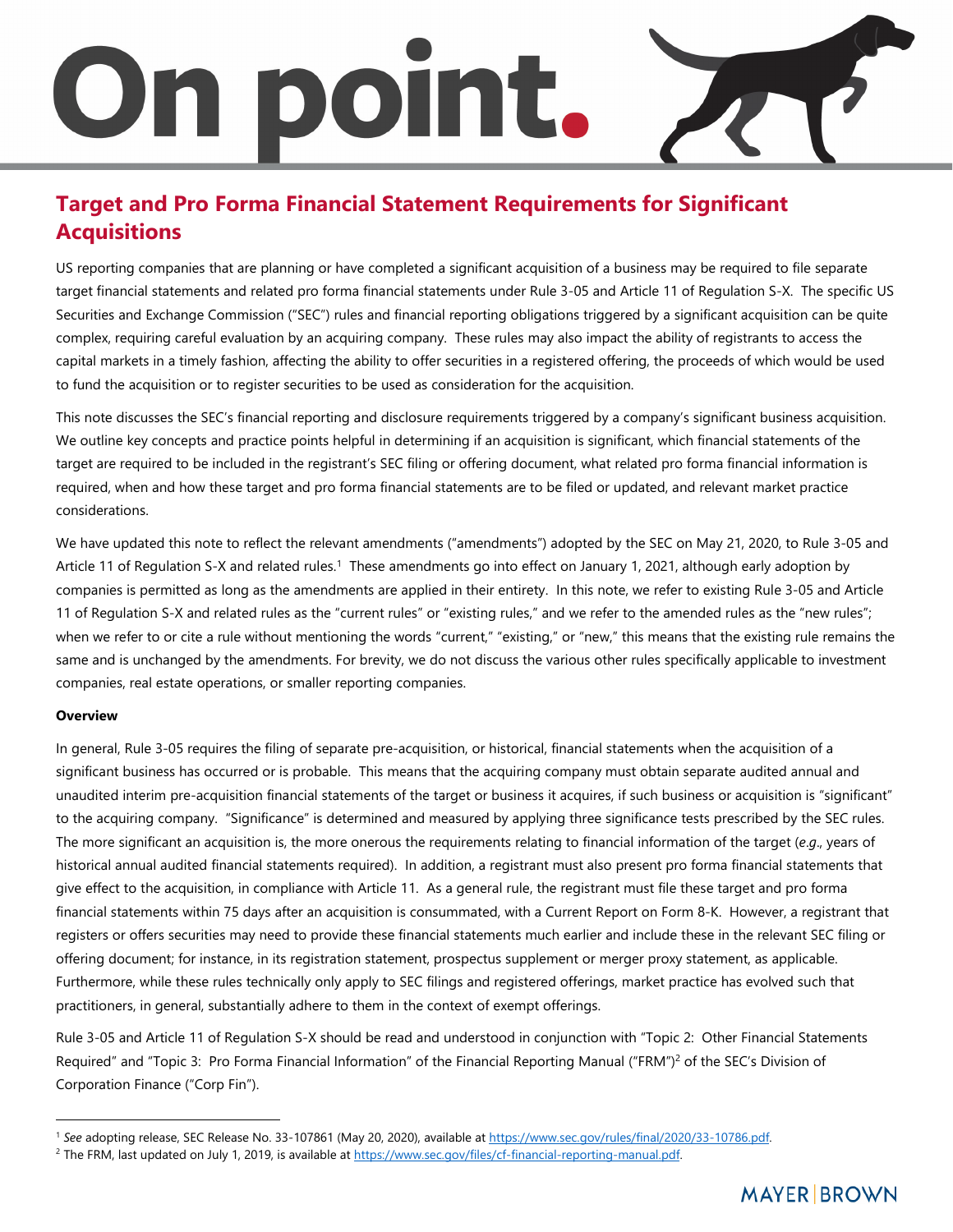#### **Threshold Questions**

In determining whether Rule 3-05 financial statements will be required in connection with an acquisition, the first order of business is to ask two threshold questions: (1) Do the assets and liabilities acquired or to be acquired by the registrant constitute a "business?" and (2) Has the transaction been consummated or is it "probable?"

#### *Is the Target a "Business"?*

The SEC prescribes a "facts and circumstances" analysis to determine whether an acquisition constitutes the acquisition of a "business," rather than of just assets.<sup>[3](#page-1-0)</sup> The focus of the inquiry is whether there is sufficient continuity of operations so that disclosure of prior financial information is material to an understanding of future operations. There is a presumption in Rule 11-01(d) of Regulation S-X that a separate entity, subsidiary, or division is a "business" for Rule 3-05 purposes. However, a lesser component of an entity, such as a product line, also may be considered a business. In evaluating whether a component of an entity can be considered a business, Rule 11-01(d) requires registrants to consider (1) whether the nature of the revenue-producing activity of the component will remain generally the same as before the transaction and (2) whether the facilities, employee base, distribution system, sales force, customer base, operating rights, production techniques, or trade name of the component will remain with the component after the transaction.

Moreover, the SEC rules treat a group of related businesses as a single business for these purposes. Under Rule 3-05(a)(3), businesses shall be deemed to be related if they are under common control or management or their acquisitions are dependent on each other or a single common event or condition.[4](#page-1-1) Finally, FRM paragraph 2010.1 cautions that what constitutes a "business" for SEC *reporting* purposes (*e.g*., the Rule 11-01(d) definition applicable to a Rule 3-05 analysis) may be different from what constitutes a "business" for *accounting* purposes (*e.g.,* under US GAAP).

#### *Is the Transaction "Probable"?*

Rule 3-05 applies not only when an acquisition has been consummated (*e.g.,* the business combination has closed), but also when an acquisition is "probable." The term "probable" is not defined in Rule 3-05. However, FRM paragraph 2005.4 provides that the assessment of "probability" requires consideration of all available facts and that an acquisition is probable where the registrant's financial statements alone would not provide adequate financial information to make an investment decision. In practice, factors that may be considered to determine whether an acquisition is "probable" include the following: (i) a signed definitive agreement; (ii) a binding letter of intent; (iii) approval from the board of directors or shareholders of the seller and target companies; (iv) submission of transaction terms to regulatory authorities for approval; (v) receipt of required third-party approvals or consents material to the transaction; (vi) incurrence of financial penalties if acquisition is not consummated; and (vii) a public announcement of the acquisition.

If the acquisition by the registrant is an acquisition of a "business" and such acquisition has been consummated or is probable, then the next query to be made in order to determine whether target financial statements are required is whether such acquisition is significant.

#### **Significance Tests: Is the Acquisition "Significant?"**

Registrants measure significance by using each of the three tests prescribed under the SEC rules: the asset test, investment test, and income test. These tests are based on the definition of a "significant subsidiary" under Rule 1-02(w) except that, for Rule 3-05 purposes, the 10% minimum threshold in Rule 1-02(w) is replaced by a 20% minimum threshold. For Rule 3-05 purposes, an acquisition is considered "significant" if it exceeds 20% on any of the three tests. The significance tests compare features of the acquired business (*i.e.*, acquisition purchase price, the target's assets, pre-tax income (and revenue under the new rules)) to the registrant buyer and measure these relationships as a percentage. These significance tests, under the current rules and under the new rules, are illustrated in the tables below. Per FRM paragraph 2015.2, as a general rule, one should use and compare the most recent pre-acquisition annual

4 *See also* FRM Section 2015.12.





<span id="page-1-1"></span><span id="page-1-0"></span><sup>3</sup> *See* Rules 3-05 (a)(2) and 11-01(d). All rule references in this note are to Regulation S-X unless otherwise indicated.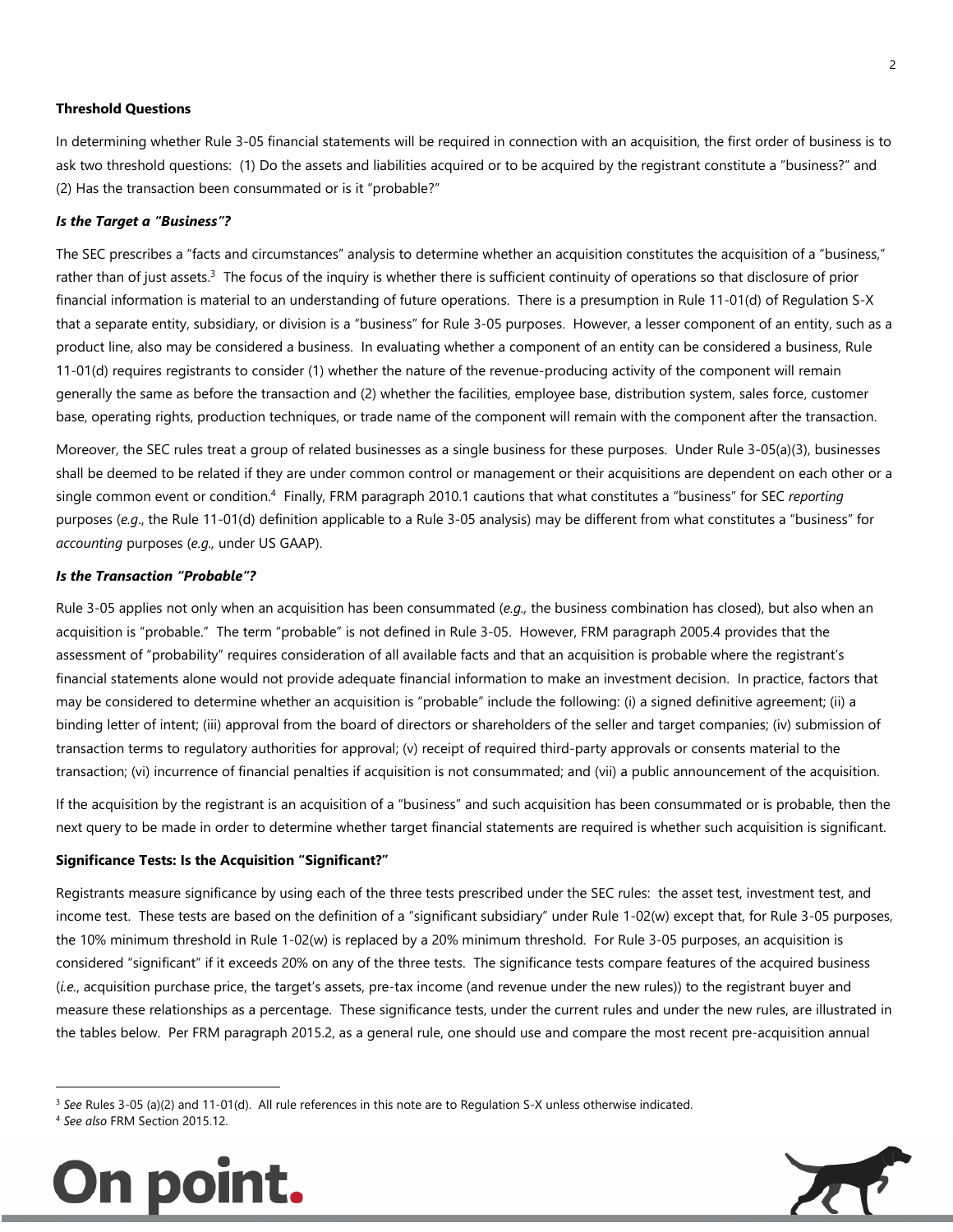financial statements of the target with the registrant buyer's most recent pre-acquisition consolidated annual audited financial statements to perform these tests.

#### *Under the Current Rules*

#### *Table 1A: Significance Tests under the Current Rules*

| <b>Investment Test</b>      | <b>Asset Test</b>            | <b>Income Test</b>      |
|-----------------------------|------------------------------|-------------------------|
| Purchase Price              | <b>Target's Total Assets</b> | Target's Pre-Tax Income |
| <b>Buyer's Total Assets</b> | <b>Buyer's Total Assets</b>  | Buyer's Pre-Tax Income  |

 *Investment Test***.** An acquisition is significant if the buyer's investments in and advances to the target exceed 20% of the buyer's total assets as of the end of the buyer's most recent fiscal year.

In performing the investment test, FRM paragraph 2015.5 states that the "GAAP purchase price" of the acquired business should be compared to the registrant's consolidated total assets and that the term "GAAP purchase price" here refers to the "consideration transferred" as defined in the applicable accounting standard (*e.g.*, under SFAS 141R and IFRS 3), adjusted to exclude the carrying value of assets transferred by the buyer to the acquired business that will remain with the combined entity after the acquisition.

- *Asset Test***.** An acquisition is significant if the buyer's share of the total assets of the target exceeds 20% of the buyer's total assets as of the end of the buyer's most recent fiscal year.
- *Income Test***.** An acquisition is significant if the buyer's share of "pre-tax income" from continuing operations of the target exceeds 20% of the buyer's pre-tax income for the most recent fiscal year.

"Pre-tax income" refers to income from continuing operations before income taxes, extraordinary items, and cumulative effect of a change in accounting principle, exclusive of amounts attributable to any noncontrolling interests. Per FRM paragraph 2015.9, if either the buyer or the target reported a pre-tax loss while the other reported a pre-tax income, then the absolute values must be used for purposes of the income test calculation.

After applying the three significance tests summarized above, the highest resulting percentage from among them will govern and will be used as the significance level for the acquisition.

#### *Under the New Rules*

The amendments adopted by the SEC made significant modifications to the investment test and the income test, as set out below. Note that, under the new rules, the denominator of the investment test has been modified and that the income test now has a revenue component, in addition to the pre-tax income component of the existing rule.

#### *Table 1B: Significance Tests under the New Rules*

| <b>Investment Test</b>                                                                | <b>Asset Test</b>                                           | <b>Income Test</b>                                                                                                      |
|---------------------------------------------------------------------------------------|-------------------------------------------------------------|-------------------------------------------------------------------------------------------------------------------------|
| <b>Purchase Price</b><br>Buyer's Aggregate Worldwide<br>Market Value of Common Equity | <b>Target's Total Assets</b><br><b>Buyer's Total Assets</b> | The <b>lower</b> of:<br>Target's Pre-Tax Income<br>Buyer's Pre-Tax Income<br>and<br>Target's Revenue<br>Buyer's Revenue |

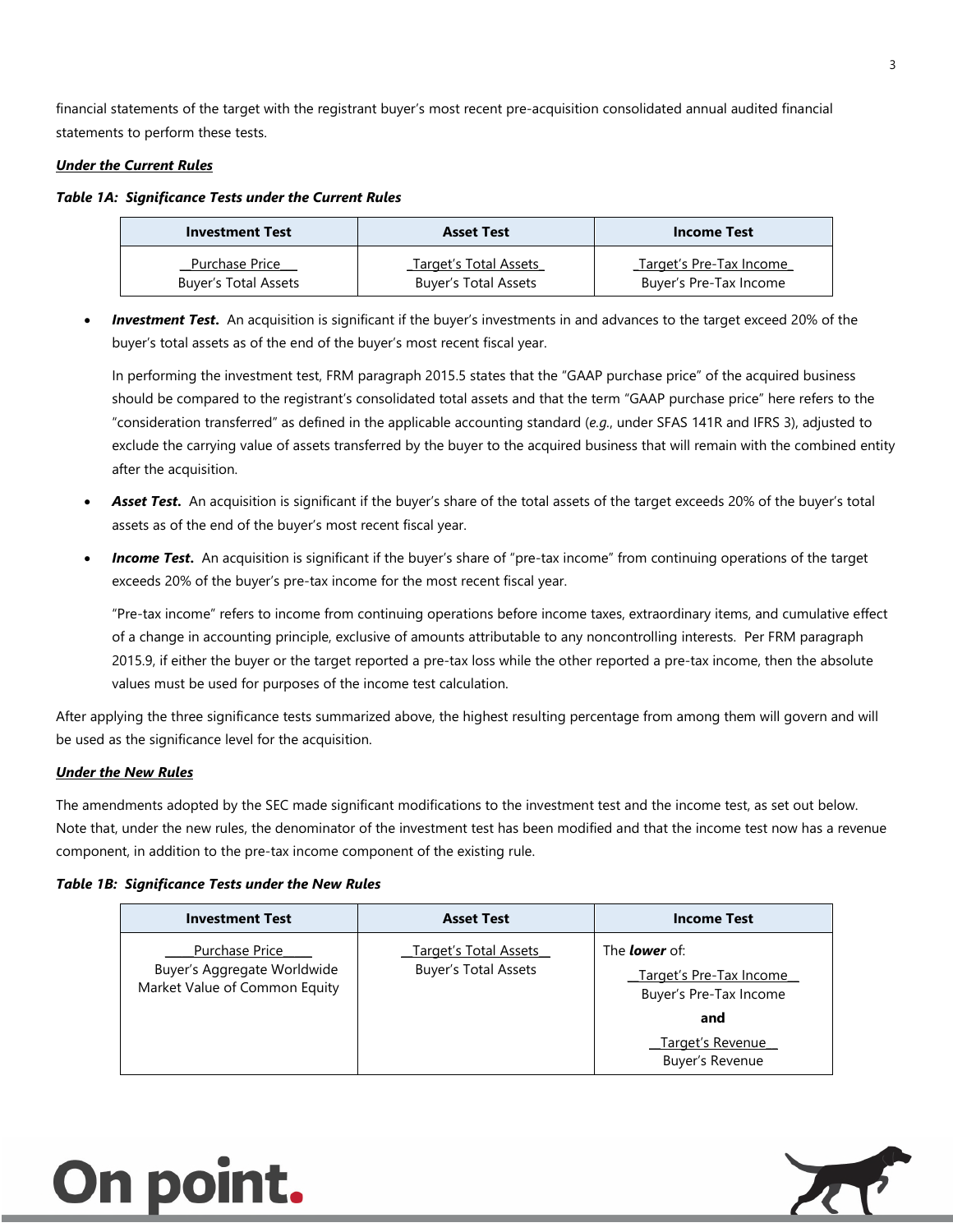*Investment Test***.** An acquisition is significant if the buyer's investments in and advances to the target exceed 20% of the buyer's aggregate worldwide market value of voting and non-voting common equity, if available (instead of the buyer's total assets). To determine the denominator, use the average of aggregate worldwide market value of common equity calculated daily for the last five trading days of the registrant's most recently completed month ending prior to the earlier of the registrant's announcement date or agreement date of the acquisition. If, however, the registrant has no such aggregate worldwide market value (*e.g.*, the registrant has no publicly traded common stock), then the denominator under the current investment test (*i.e.*, the buyer's total assets as of the end of the buyer's most recent fiscal year) should be used.

Rule 1-02(w)(i)(A)(1) now explicitly provides that the term "investments in" the target means the consideration transferred, adjusted to exclude the carrying value of assets transferred by the registrant to the target that will remain with the combined entity after the acquisition. The consideration transferred must include the fair value of contingent consideration if required to be recognized at fair value by the registrant at the acquisition date under U.S. GAAP or under International Financial Reporting Standards as issued by the International Accounting Standards Board ("IFRS-IASB"), as applicable. However, if recognition at fair value is not required, it must include all contingent consideration, except contingent consideration for which the likelihood of payment is remote.

- *Asset Test***.** An acquisition is significant if the buyer's share of the consolidated total assets of the target exceeds 20% of the buyer's total assets as of the end of the buyer's most recent fiscal year. The amendments do not affect the computation of the asset test under the current rule.
- **Income Test.** Under the new rules, the income test now has two components: a pre-tax income component (similar to the existing rules) and a revenue component (new).

For the pre-tax income component, an acquisition is significant if the buyer's share of "pre-tax income" from continuing operations of the target exceeds 20% of the buyer's pre-tax income for the most recent fiscal year. "Pre-tax income" refers to income from continuing operations before income taxes, extraordinary items, and cumulative effect of a change in accounting principle, attributable to controlling interests. The new rules clarify that the "absolute value" of the registrant and target's pretax income or loss should be used when computing the pre-tax income component.

For the revenue component, an acquisition is significant if the buyer's share of the consolidated total revenue from continuing operations of the target exceeds 20% of the buyer's consolidated total revenue from continuing operations for the most recent fiscal year. The revenue component does *not* apply if either the registrant or the target did not have material revenue in each of the two most recently completed fiscal years. In such a case, only the pre-tax income component of the income test should be applied.

Both components should be tested where applicable, and the *lower percentage* of the two components should be used as the resulting percentage for the income test. Hence, if both components apply (*e.g.,* both registrant and target had material revenue for the last two fiscal years, hence the revenue component applies) and the acquisition does not exceed 20% significance under either the pre-tax income component or revenue component test, then such acquisition is not significant under the income test.

After applying the three significance tests summarized above, the highest resulting percentage from among them will govern and will be used as the significance level for the acquisition.

#### **Practical Reminders When Performing Significance Tests**

Below are a few practical points to take into account when carrying out the significance tests.

 *No Alternative Tests.* FRM paragraph 2020.1 provides that the Staff of Corp Fin ( "Staff") will not accept alternative significance tests in order to achieve consistent application and fair treatment across all registrants and industries. If, after performing the



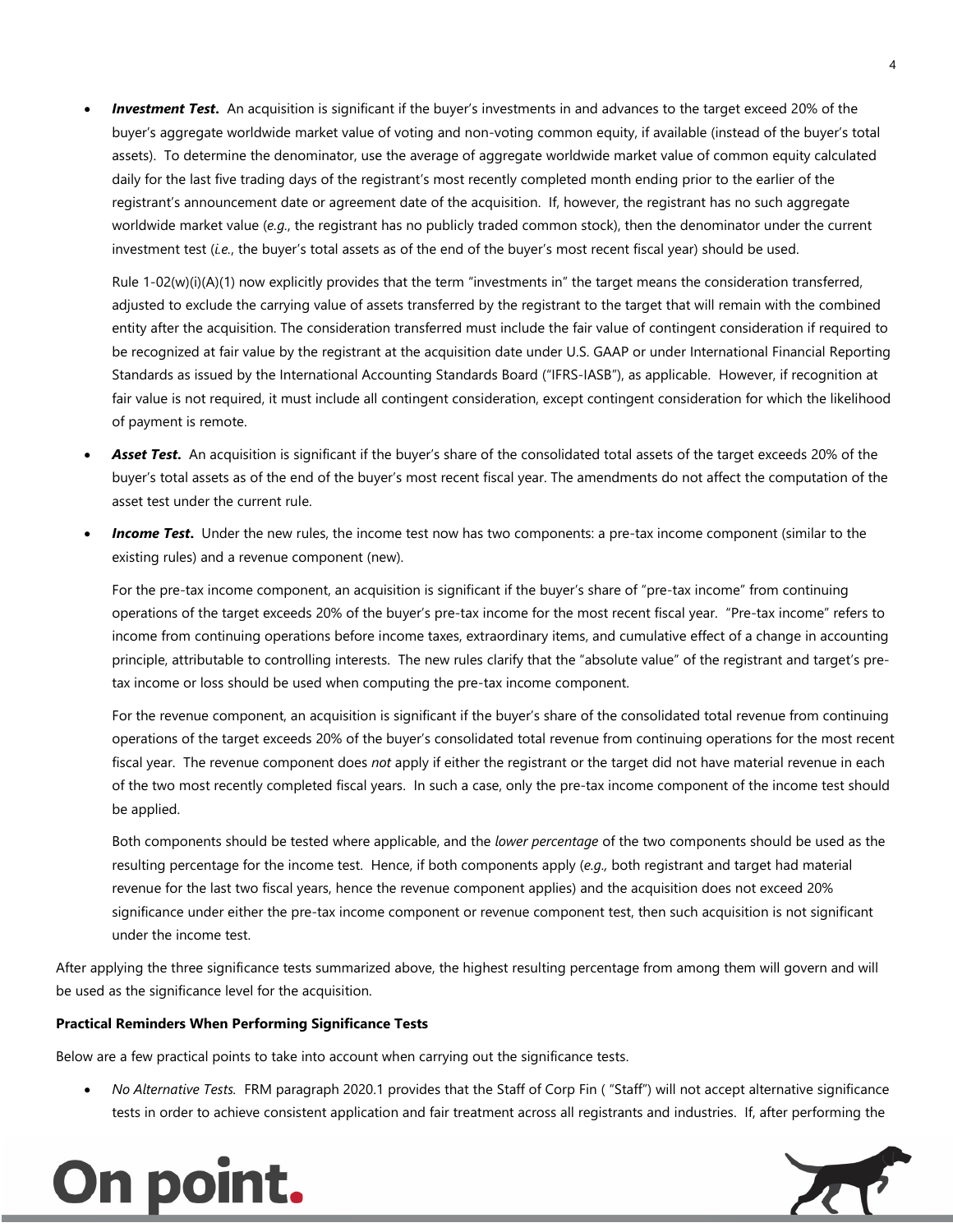required significance tests, a registrant believes that the tests specify periods beyond those reasonably necessary to inform investors, it may make a written request to the Office of the Chief Accountant of Corp Fin to waive one or more years of financial statements.

- *Do Not Include Target in Denominator.* FRM paragraph 2015.10 provides that the acquired business is not considered part of the registrant's denominator in determining significance.
- *Use Audited Annual Financial Statements; Exceptions Allowing Use of Pro Formas in Measuring Significance.* As a general rule, when performing the significance tests, use the audited annual pre-acquisition financial statements of both the target and the registrant buyer.

However, where the registrant has completed a previous significant acquisition for which it has previously filed target and pro forma financial statements in a Form 8-K, then the registrant may evaluate significance (for the subsequent acquisition and target) by using the registrant's pro forma financial information (that gave effect to the prior significant acquisition) rather than the historical pre-acquisition financial statements.

In addition, the amendments have expanded the circumstances in which a registrant can use pro forma financial information for significance testing and eliminated the current requirement, in the exception immediately above, that the target and pro forma financial statements should have been filed in a Form 8-K. Specifically, the new rules permit registrants (including IPO companies) to measure significance using filed pro forma financial information that depicts significant business acquisitions consummated after the latest fiscal year-end for which the registrant's financial statements are required to be filed, provided that: (a) the registrant has filed Rule 3-05 financial statements and Article 11 pro forma financial information required for such acquired business with the SEC (including in initial registration statements); (b) the pro forma financial information includes "Transaction Accounting Adjustments" but not "Management's Adjustments" or "Autonomous Entity Adjustments"(each as described and discussed below); and (c) if the registrant presents such pro forma amounts, then it must continue to use pro forma amounts to determine significance of acquisitions through the filing date of its next annual report on Form 10-K.

- *Computing the Denominator in New Investment Test.* In computing the denominator for the investment test under the new rules, note that the buyer's aggregate worldwide market value of voting and non-voting common equity is different from the value used by registrants to determine accelerated filer status (including WKSI status) under Exchange Act of 1934, as amended (the "Exchange Act") Rule 12b-2. The former includes the value of common equity held by affiliates and is determined by averaging the last five trading days of the registrant's most recently completed month ending prior to the earlier of the registrant's announcement date or acquisition agreement date. In contrast, Exchange Act Rule 12b-2 uses the value of common equity held by *non-affiliates* and is determined as of the last business day of the registrant's most recently completed second fiscal quarter.
- *Using Buyer's Five-Year Average Pre-Tax Income for Income Test.* If the registrant's pre-tax income for the most recent fiscal year is 10% or lower than its average pre-tax income for the last five fiscal years, then such average pre-tax income of the registrant should be used to perform the income test (or the pre-tax income component of the income test under the new rules). In computing this five-year average:

(a) under the current rules, a loss year (where a registrant reported a pre-tax loss instead of pre-tax income) should be assigned a value of zero, but the denominator should be "5". See FRM paragraph 2015.8 and the second computational note to current Rule 1-02(w).

(b) under the new rules, and in a case where the revenue component of the income test does not apply, the absolute value of the pre-tax loss in a loss year should be used, instead of zero, and the denominator should be "5". See new Rule 1- 02(w)(1)(iii)(B)(2).



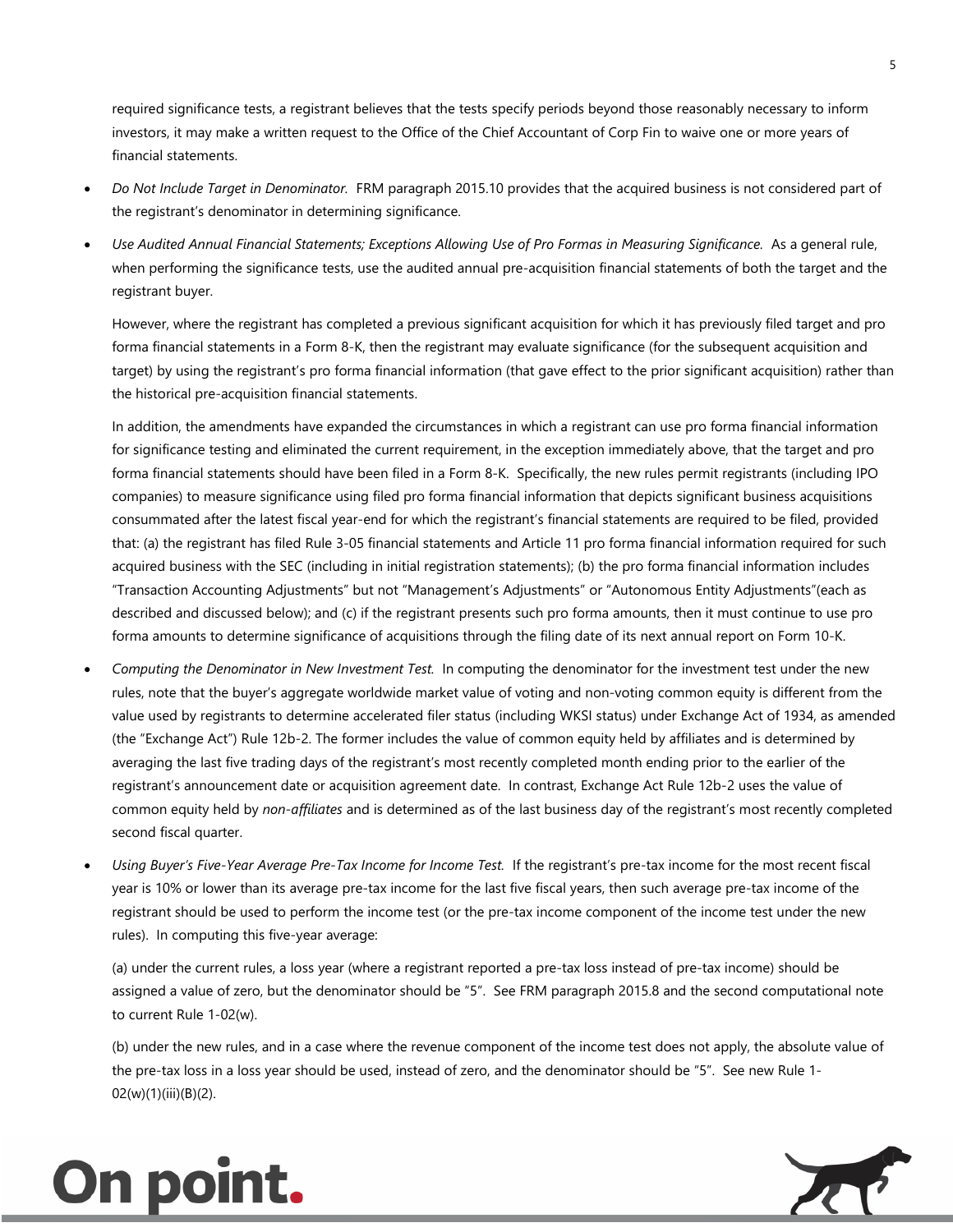- *No Rounding*. FRM paragraph 2015.13 provides that the results of the significance tests should not be rounded.
- *Intercompany transactions*. FRM paragraph 2015.11 provides that, when measuring significance for all three significance tests, intercompany transactions between the registrant and the target should be eliminated in the same way that would occur if the target were consolidated.

#### **Significance Levels and Rule 3-05 Historical Financial Statements Required**

Depending on the significance of the acquisition, under the current rules, the registrant must produce one to three years of the target's audited historical financial statements and, in all cases of significance, unaudited interim financial statements for the last interim period and for the corresponding interim period of the prior year.

In contrast, under the new rules, depending on the significance of the acquisition, the registrant must produce (i) one to two years of the target's audited historical financial statements; (ii) in all cases of significance, unaudited interim financial statements for the last interim period; and (iii) only in cases of significance exceeding the 40% significance level, unaudited interim financial statements for the corresponding interim period of the prior year.

Table 2 below summarizes the required target financial statements corresponding to a significance level of a *completed* acquisition under the current rules and the new rules.

| <b>Significance Level</b><br>(Individual acquisition or multiple<br>acquisitions of related businesses) | <b>Required Historical Financial</b><br><b>Statements of the Target</b><br><b>Under Current Rules</b>                                                                                                                                                                        | <b>Required Historical Financial</b><br><b>Statements of the Target</b><br><b>Under New Rules</b>                                                                                                                                                                             |
|---------------------------------------------------------------------------------------------------------|------------------------------------------------------------------------------------------------------------------------------------------------------------------------------------------------------------------------------------------------------------------------------|-------------------------------------------------------------------------------------------------------------------------------------------------------------------------------------------------------------------------------------------------------------------------------|
| At or below 20% significance<br>No separate financial statements<br>needed                              |                                                                                                                                                                                                                                                                              | No separate financial statements<br>needed                                                                                                                                                                                                                                    |
| Exceeds 20% significance but less<br>than or equal to 40%                                               | Audited financial statements for<br>the most recent fiscal year<br>Unaudited interim financial<br>$\bullet$<br>statements for latest completed<br>period that precedes the<br>acquisition and for the<br>corresponding interim period of<br>the prior year                   | Audited financial statements for<br>$\bullet$<br>the most recent fiscal year<br>Unaudited interim financial<br>$\bullet$<br>statements for latest completed<br>period that precedes the<br>acquisition (corresponding interim<br>period of the prior year is not<br>required) |
| Exceeds 40% significance but less<br>than or equal to 50%                                               | Audited financial statements for<br>$\bullet$<br>the two most recent fiscal years<br>Unaudited interim financial<br>$\bullet$<br>statements for the latest<br>completed period that precedes<br>the acquisition and for<br>corresponding interim period of<br>the prior year | Audited financial statements for<br>$\bullet$<br>the two most recent fiscal years<br>Unaudited interim financial<br>$\bullet$<br>statements for the latest                                                                                                                    |
| Exceeds 50% significance                                                                                | Audited financial statements for<br>$\bullet$<br>the three most recent fiscal years<br>Unaudited interim financial<br>statements for the latest<br>completed period that precedes<br>the acquisition and for<br>corresponding interim period of<br>the prior year            | completed period that precedes<br>the acquisition and for<br>corresponding interim period of<br>the prior year                                                                                                                                                                |

| Table 2: Periods of Required Target Financial Statements for Completed Acquisitions |  |  |  |  |  |  |
|-------------------------------------------------------------------------------------|--|--|--|--|--|--|
|-------------------------------------------------------------------------------------|--|--|--|--|--|--|

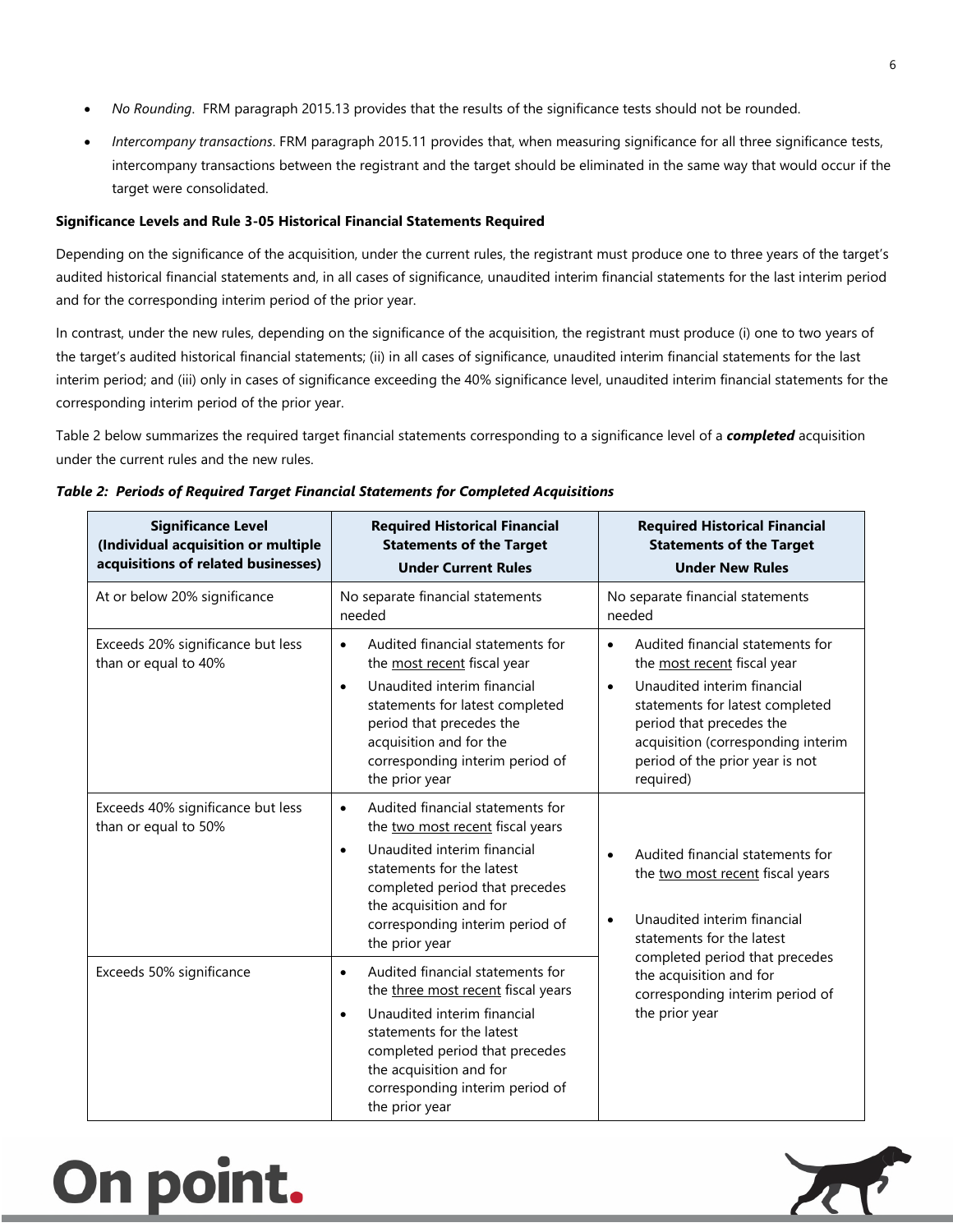| <b>Significance Level</b><br>(Individual acquisition or multiple<br>acquisitions of related businesses) | <b>Required Historical Financial</b><br><b>Statements of the Target</b><br><b>Under Current Rules</b>                                                                                                   | <b>Required Historical Financial</b><br><b>Statements of the Target</b><br><b>Under New Rules</b> |
|---------------------------------------------------------------------------------------------------------|---------------------------------------------------------------------------------------------------------------------------------------------------------------------------------------------------------|---------------------------------------------------------------------------------------------------|
|                                                                                                         | o Exception: If target had net<br>revenues below \$100 million in<br>its most recent fiscal year, the<br>audited financials for the earliest<br>of the three fiscal years may be<br>omitted             |                                                                                                   |
|                                                                                                         | o Exception: If registrant is an<br>emerging growth company<br>("EGC"), it may present, in its<br>initial registration statement,<br>only two years of audited<br>financial statements of the<br>target |                                                                                                   |

As discussed in more detail below, notwithstanding the chart above, no financial statements need to be filed *yet* if the acquired business does not exceed the 50% significance level and the acquirer is in the 74-day grace period. An acquirer is within the 74-day grace period if the date of the final prospectus or prospectus supplement for the offering (or the mailing date in case of a proxy statement) is no more than 74 days after the acquisition is completed and the financial statements of the acquired business have not yet been filed. However, in many instances, it may be advisable to file the financial statements earlier in order to complete a financing.

With respect to a *probable* acquisition (as opposed to a completed acquisition), historical financial statements described in the row immediately above are only required if such acquisition exceeds the 50% significance level.

Target financial statements are not required if the significance level is at or below the 50% significance level and the acquisition has not yet been completed.

Note that the chart sets out general rules only, and there are a number of exceptions and considerations that may apply depending on the particular filing or offering document, level of significance, or timing.<sup>[5](#page-6-0)</sup> Before we discuss some of these particular SEC filings, however, we first take a look at the pro forma financial statements required under Article 11, as these would need to be presented as well to accompany the required Rule 3-05 target historical financial statements.

#### **Pro Forma Financial Information**

As a rule, where a significant recent or probable acquisition triggers the need for Rule 3-05 target historical financial statements, then pro forma financial information that gives effect to the acquisition is also required to be presented under Article 11 of Regulation S-X. Article 11 pro forma financial information is intended to provide investors with information about the continuing impact of a particular transaction by showing how the transaction might have affected historical financial statements if the transaction had been

<span id="page-6-0"></span><sup>&</sup>lt;sup>5</sup> In particular, new Rule 3-05(e) allows the filing of abbreviated target financial statements (in the form of statements of assets acquired and liabilities assumed and statements of revenues and expenses), in lieu of full target financial statements, for an acquisition of net assets that constitute a business (such as an acquired or to be acquired product line), provided certain qualifying and presentation conditions are met. The qualifying conditions are that: (a) the total assets and total revenues of the acquired business constitute 20% or less of such corresponding amounts of the seller and its subsidiaries consolidated as of the most recently completed fiscal year; (b) separate financial statements for the business have not previously been prepared; (c) the acquired business was not a separate entity, subsidiary, operating segment (as defined in U.S. GAAP or IFRS-IASB) or division during the periods for which the acquired business financial statements would be required; and (d) the seller has not maintained the distinct and separate accounts necessary to present required Rule 3-05 financial statements and it is impracticable to prepare such financial statements. The presentation conditions include, among others, that the statement of comprehensive income must include expenses incurred by the acquired business during the pre-acquisition financial statement periods to be presented including costs of sales or services, selling, distribution, marketing, general and administrative, depreciation and amortization, and research and development, but may otherwise omit corporate overhead expense, interest expense for debt that will not be assumed by the registrant, and income tax expense.

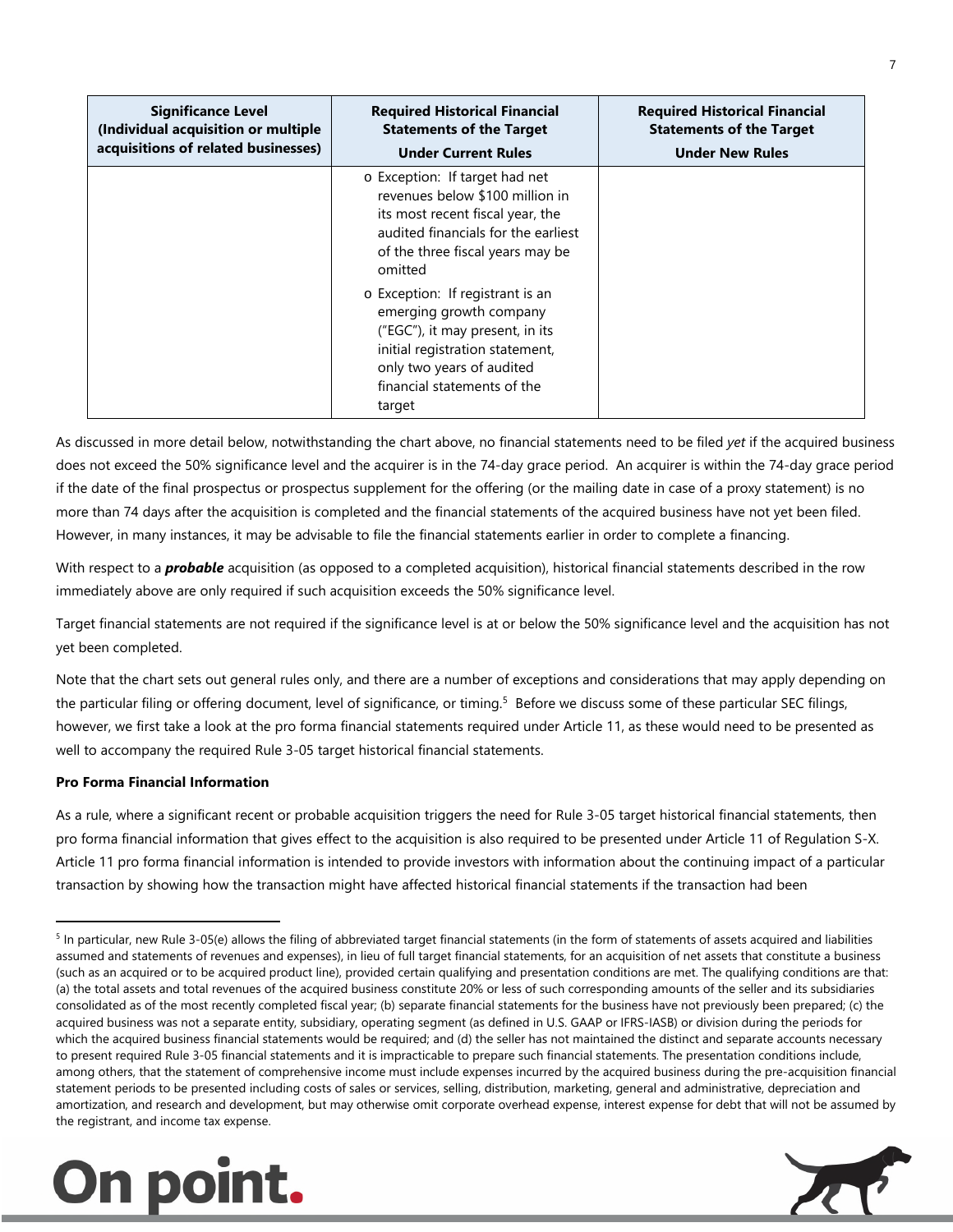consummated at an earlier time. The pro forma financial statements are intended to assist investors in analyzing the future prospects of the registrant by illustrating the possible scope of the change in the registrant's financial position and results of operations caused by the transaction.<sup>[6](#page-7-0)</sup>

Rule 11-02(b) of the current rule and Rule 11-02(a)(1) of the new rules provide that pro forma financial information should consist of a pro forma condensed balance sheet, pro forma condensed statements of income, and accompanying explanatory notes. In particular, Rule 11-02(d) of the current rule and Rule 11-02(c)(1) and (2) of the new rules require:

- a pro forma condensed balance sheet as of the end of the most recent period for which a consolidated balance sheet of the acquirer is required, unless the transaction is already reflected in that balance sheet; and
- pro forma condensed income statements for the acquirer's most recently completed fiscal year and the most recent interim period, unless the historical income statement reflects the transaction for the entire period.

The pro forma financial information should be accompanied by an introductory paragraph briefly setting forth a description of (i) the transaction, (ii) the entities involved, and (iii) the periods for which the pro forma information is presented.<sup>[7](#page-7-1)</sup>

#### *Under the Current Rules*

Pro forma financial information should be presented in columnar f[or](#page-7-3)m, with separate columns presenting historical results, pro forma adjustments, and pro forma results.<sup>[8](#page-7-2)</sup> With respect to adjustments:  $9$ 

- Pro forma adjustments related to the pro forma condensed balance sheet should be computed assuming the transaction was consummated on the date of the latest balance sheet included in the filing. Adjustments should give effect to events that are directly attributable to each specific transaction and factually supportable. Adjustments should include those items that have a continuing impact and also those that are nonrecurring.
- Pro forma adjustments related to the pro forma condensed income statement should be computed assuming the transaction was consummated at the beginning of the fiscal year presented and carried forward through any interim period presented. Adjustments should give effect to events that are (i) directly attributable to the transaction, (ii) expected to have a continuing impact on the registrant, and (iii) factually supportable.

#### *Under the New Rules*

The new rules modify the criteria for pro forma adjustments in the existing rule and provide three new categories of permitted adjustments, as follows:

- "Transaction Accounting Adjustments," which reflect only the application of required accounting to the acquisition, linking the effects of the acquired business to the registrant's audited historical financial statements. These adjustments reflect the accounting for the transaction under US GAAP or IFRS-IASB, as applicable, regardless of whether the impact is expected to be continuing or non-recurring.
- "Autonomous Entity Adjustments," which are adjustments necessary to reflect the operations and financial position of the registrant as an autonomous entity when the registrant was previously part of another entity.

<sup>&</sup>lt;sup>9</sup> See current Rule 11-02(b)(6).





<span id="page-7-0"></span><sup>6</sup> See current Rule 11-02(a). The amendments deleted the language of Rule 11-02(a) of the existing rule, which describes the objectives of the preparation requirements, "to avoid confusion and focus registrants on the requirements of the rule."

<span id="page-7-2"></span><span id="page-7-1"></span><sup>&</sup>lt;sup>7</sup> See current Rule 11-02(b)(2) and new Rule 11-02(a)(2).

<span id="page-7-3"></span><sup>8</sup> See current Rule 11-02(b)(4).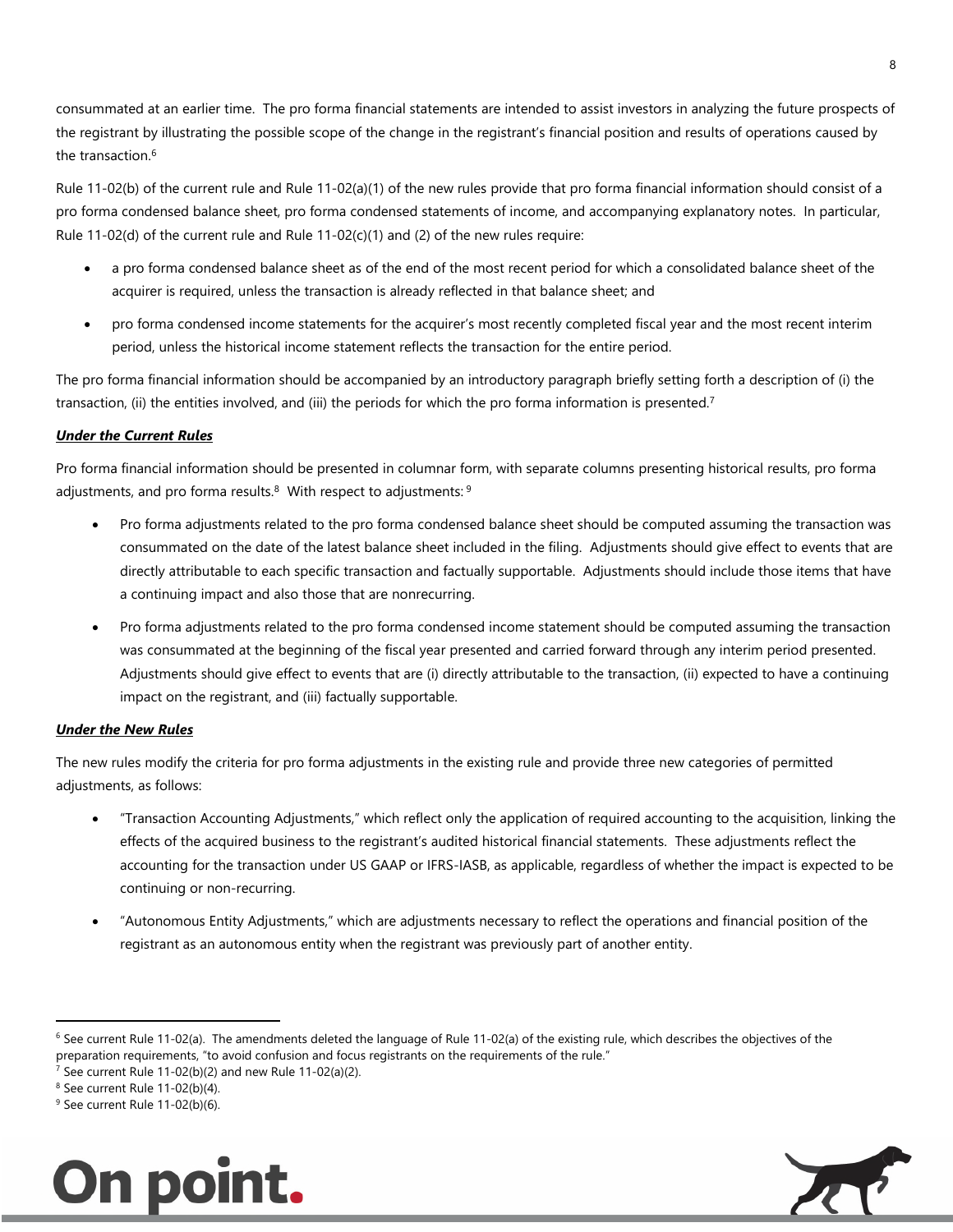"Management's Adjustments," which are adjustments depicting synergies and dis-synergies of the acquisition for which pro forma effect is being given and may only be presented if, in management's opinion, such adjustments would enhance an understanding of the pro forma effects of the transaction and certain conditions are met. Such conditions are that (a) there is a reasonable basis for each such adjustment; (b) the adjustments are limited to the effect of such synergies and dis-synergies on the historical financial statements that form the basis for the pro forma statement of comprehensive income as if the synergies and dis-synergies existed as of the beginning of the fiscal year presented; (c) if such adjustments reduce expenses, the reduction must not exceed the amount of the related expense historically incurred during the pro forma period presented; and (d) the pro forma financial information reflects all Management's Adjustments that are, in the opinion of management, necessary to a fair statement of the pro forma financial information presented and a statement to that effect is disclosed. Moreover, when synergies are presented, any related dis-synergies must also be presented.

Under the new rules, Transaction Accounting Adjustments and Autonomous Entity Adjustments are mandatory, while Management's Adjustments are optional, in the presentation of pro forma financial information under Article 11. Transaction Accounting Adjustments and Autonomous Entity Adjustments must be presented in separate columns in the pro forma financial statements, while Management's Adjustments, if presented, should be presented in the explanatory notes to the pro forma financial information in the form of reconciliations of pro forma net income from continuing operations attributable to the controlling interest and the related pro forma earnings per share data after giving effect to Management's Adjustments. The explanatory notes for Management's Adjustments must also include disclosure of the basis for and material limitations of each Management's Adjustment, including any material assumptions or uncertainties of such adjustment, an explanation of the method of the calculation of the adjustment, if material, and the estimated time frame for achieving the synergies and dis-synergies of such adjustment. Any forward-looking information supplied in Management's Adjustments are covered by existing safe harbor rules under Rule 175 under the Securities Act of 1933, as amended (the "Securities Act") and Rule 3b-6 under the Exchange Act.

#### **Target and Pro Forma Financial Statements Required in SEC Filings**

In connection with a significant completed or probable acquisition, a registrant may be required to include Rule 3-05 historical financial statements and Article 11 pro forma financial statements in different SEC filings, including in a Form 8-K, registration statements, prospectus supplements, and proxy materials for a business combination. We discuss these in more detail below. Note that, in all instances, the target's financial statements must satisfy the usual age of financial statement requirements or "staleness" deadlines, which, in turn, depend on the target's filer status.

#### *Requirements Under Form 8-K*

A significant acquisition usually triggers the requirement to file a Form 8-K at three different periods: (1) a *signing* 8-K to be filed after the acquisition agreement is signed; (2) a *closing* 8-K to be filed after the acquisition closes; and (3) a *Form 8-K/A* to be filed within approximately 75 days of the closing of the acquisition.

- *Signing 8-K*. Item 1.01 of Form 8-K requires a registrant to disclose in a Form 8-K its entry into a material definitive agreement not made in the ordinary course of business. The Form 8-K should be filed within four business days from the signing of such agreement and should disclose, among other things, the date of the agreement, identity of the parties, and a brief description of the material terms and conditions of the agreement. No financial statements (either target or pro forma) are required to be included in this Form 8-K.
- *Closing 8-K*. Item 2.01 of Form 8-K requires a registrant to disclose in a Form 8-K that it has completed the acquisition of a significant amount of assets, otherwise than in the ordinary course of business. The Form 8-K should be filed within four business days from the closing of the acquisition and should disclose, among other things, the date of completion of the acquisition, a brief description of the assets involved, the identity of the parties, and the nature and amount of consideration

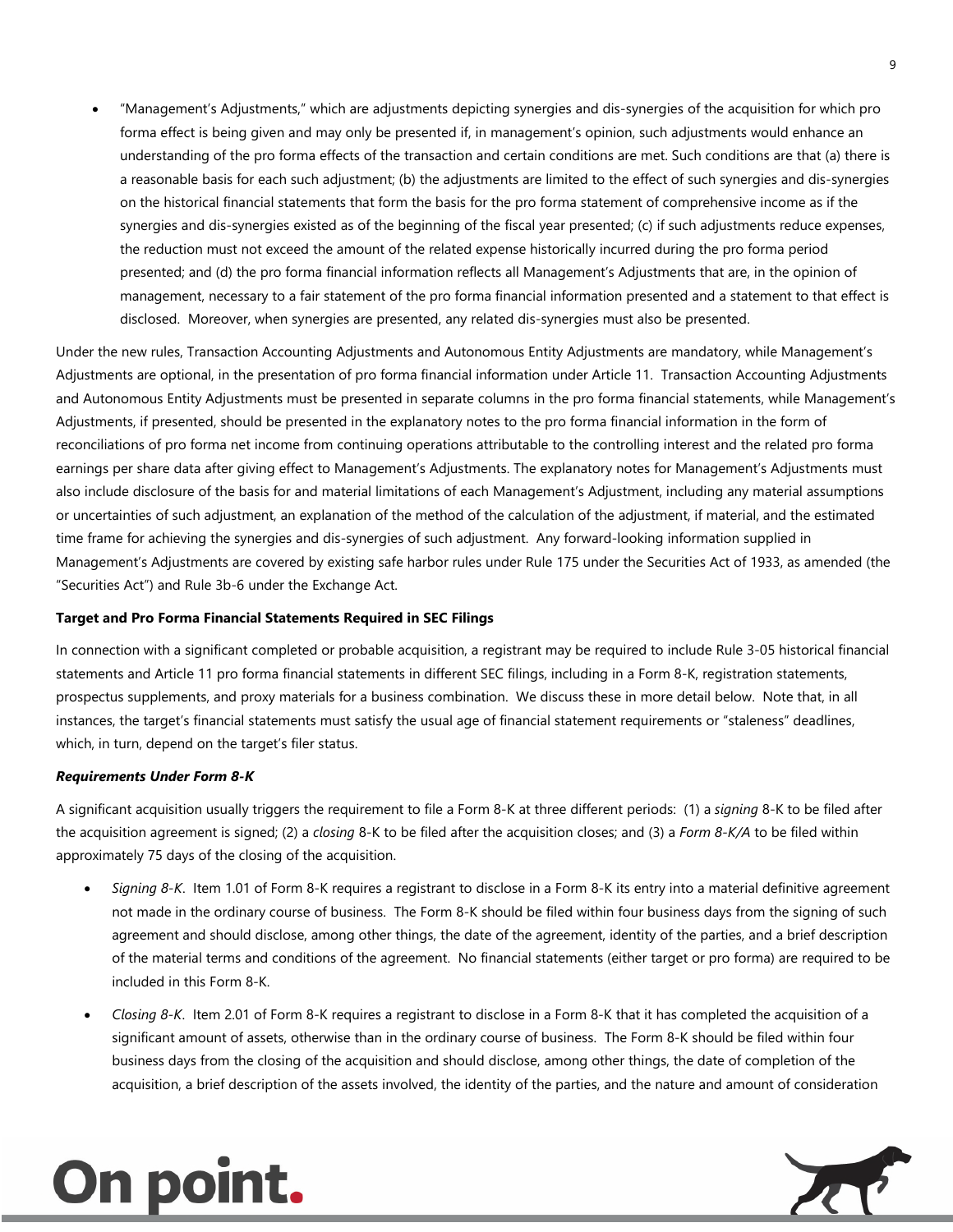given or received. As a general rule, no financial statements (either target or pro forma) are required to be included in this Form 8-K.

 *Form 8-K/A*. Items 9.01(a) and (b) of Form 8-K require the registrant to file the required Rule 3-05 historical target financial statements and Article 11 pro forma financial information, either in the Closing 8-K described above or in an amendment to such Closing 8-K, not later than 71 calendar days after the required filing date of the Closing 8-K (approximately 75 days from the completion of the acquisition). Note that, for purposes of applying the staleness rules to the financial statements filed in the Form 8-K/A, FRM paragraph 2045.13 provides that the age of such financial statements should be determined by reference to the filing date of the Form 8-K initially reporting consummation of the acquisition. This means that the target financial statements included in the Form 8-K/A would be deemed current if they would have met the permitted age requirements on the filing date of the Closing 8-K.

As previously mentioned, as a general rule, a reporting company that has completed a significant acquisition must file these target and pro forma financial statements within 75 days after the acquisition is consummated on a Form 8-K/A. However, a registrant that registers or offers securities may need to provide these financial statements much earlier and include them in the relevant SEC filing or offering document.

#### *Registration Statements other than those on Form S-4*

#### *When Required*

In general, a registrant is required to file target and pro forma financial statements of a significant business acquisition that was completed 75 or more days before a registration statement is filed or declared effective. Such financial statements are also required if an acquisition is probable and exceeds the 50% significance level. The financial statements can be included in the registration statement itself or incorporated therein by reference (for instance, from the previously filed Form 8-K/A that contains the target and pro forma financial statements).

#### *When Not Required*

No target or pro forma financial statements are required if the business acquisition does not exceed the 50% significance level and either (1) the acquisition is probable or has not yet been completed or (2) the acquisition was completed less than 75 days before the registration is filed or declared effective (stated otherwise, the date of the final prospectus or the prospectus supplement filed with the SEC is no more than 74 days from the consummation of the acquisition) and the financial statements of the acquired business have not yet been filed.

#### *Special Rules When Significance Exceeds 50%*

FRM paragraph 2050.5 provides that, if significance exceeds 50% and the financial statements of the acquired business have not yet been filed, then new registration statements and post-effective amendments to such registration statements will not be declared effective. In this scenario, at the more than 50% significance level, a registrant will need to file the required target and pro forma financial statements in the new registration statement or an amendment to an existing one, even if such acquisition is only probable or has closed only within the past 74 days. FRM paragraph 2060 provides a flowchart overview of Rule 3-05. This flowchart illustrates when target financial statements are required in a registration statement for an acquisition that has occurred or is probable.

*Omission of Rule 3-05 Financial Statements in Registration Statements and Proxy Statements once Acquired Businesses have been included in Registrant's Financial Statements* 

The new rules eliminate the requirement to provide Rule 3-05 Financial Statements in registration statements and proxy statements, as long as the acquired business is reflected in filed post-acquisition financial statements of the registrant for a period of either nine



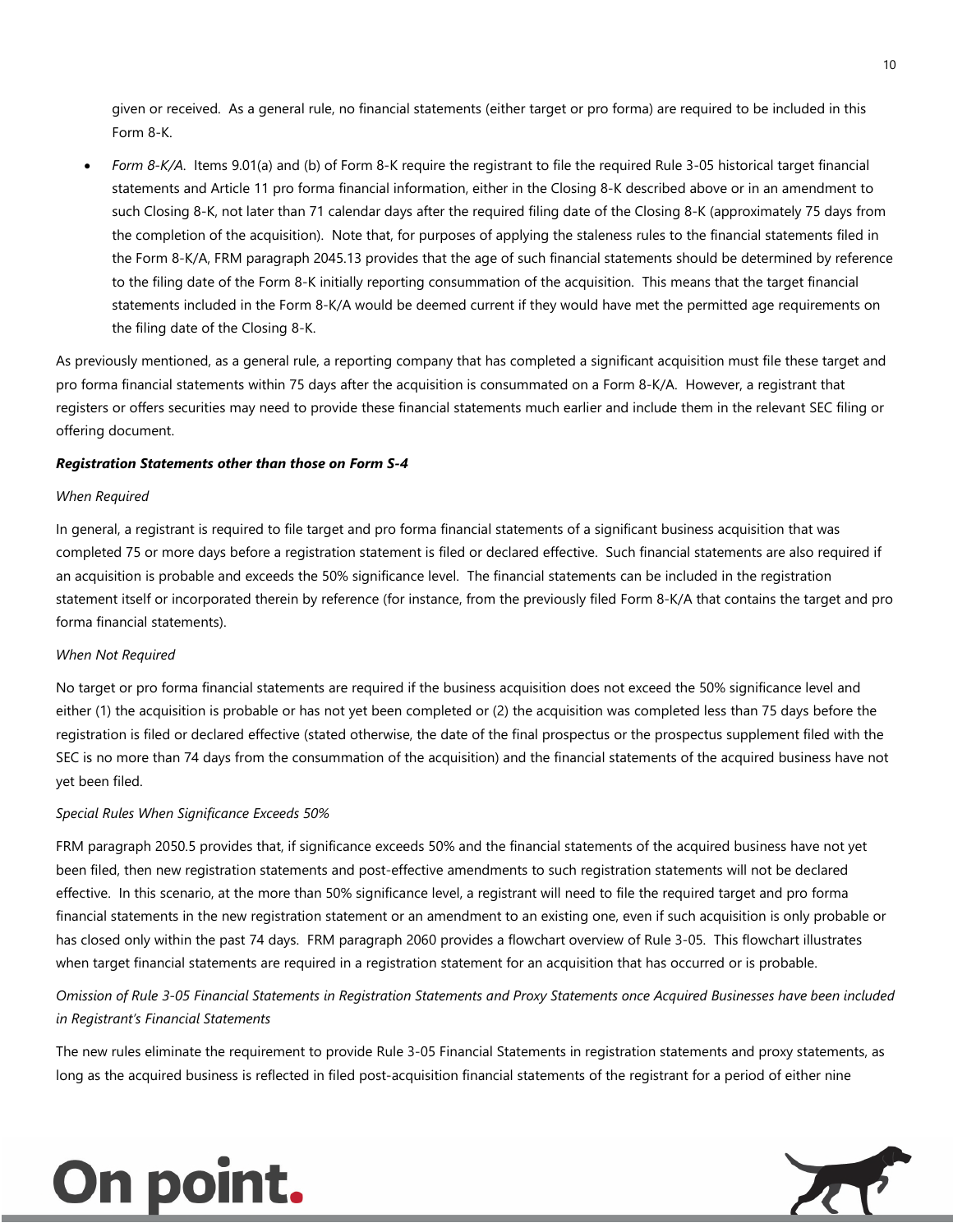months (for acquired businesses with significance greater than 20% but not in excess of 40%) or a complete fiscal year (for acquired businesses with significance in excess of 40%).<sup>[10](#page-10-0)</sup>

#### *Considerations Applicable to Shelf Takedowns and Prospectus Supplements*

A registrant may utilize a prospectus supplement to effect a takedown of securities under an existing, currently effective registration statement. However, a registrant must be mindful of certain rules under Rule 3-05 that may impact its ability to utilize an existing, effective shelf registration statement for a takedown.

FRM paragraph 2045.3 provides that offerings pursuant to effective registration statements cannot proceed if the significance of an acquisition exceeds 50% and financial statements have not been filed. FRM paragraph 2050.3[11](#page-10-1) further provides that, if the significance exceeds 50% and the financial statements of the acquired business have not been filed, registrants should not make offerings pursuant to effective registration statements or pursuant to Rule 506 of Regulation D if any purchasers are not accredited investors until the required audited financial statements are filed. As an exception, however, the following offerings and sales of securities may proceed during the grace period notwithstanding that the financial statements of the acquired business have not been filed:

- offerings or sales of securities upon the conversion of outstanding convertible securities or upon the exercise of outstanding warrants or rights;
- dividend or interest reinvestment plans;
- employee benefit plans;
- transactions involving secondary offerings; and
- sales of securities pursuant to Rule 144.

The Staff has clarified that FRM paragraphs 2045.3 and 2050.3 above only apply to completed business acquisitions. They do not apply to probable business acquisitions, unless management determines that such probable business acquisition constitutes a "fundamental change."

FRM paragraph 2045.3 provides that, in general, after the effectiveness of a registration statement, a domestic registrant has no specific obligation to update the prospectus (*e.g*., by filing an amendment to the prospectus or a prospectus supplement) except as stipulated by Section 10(a)(3) of the Securities Act and Item 512(a) of Regulation S-K with respect to any "fundamental change." If an acquisition would be significant under Rule 3-05, management should consider whether the probability of consummation of the transaction would represent a fundamental change to its business. It is the responsibility of management to determine what constitutes a fundamental change. The registrant should also consider whether individually insignificant acquisitions occurring subsequent to effectiveness, when combined with individually insignificant acquisitions that occurred after the most recent audited balance sheet in the registration statement but prior to effectiveness, may be of such significance in the aggregate that an amendment is necessary.

#### *Registration Statement on Form S-4*

A registrant may prepare a registration statement on Form S-4 in order to register securities to be offered to the security holders of a business to be acquired. FRM paragraph 2200.3 provides that, in general, the determination of the number of periods for which target company financial statements need be included in a Form S-4 should be made by reference to the requirements of Form S-4, not S-X 3- 05. The financial statement and audit requirements for Form S-4 filings may be different from the Rule 3-05 requirements outlined above, depending on a number of facts and circumstances. These factors include, among others, (1) whether the registrant's shareholders are required to vote on the potential acquisition and (2) whether the target is an SEC reporting entity. In particular, as FRM paragraph 2200.1 illustrates:

<span id="page-10-1"></span><span id="page-10-0"></span><sup>10</sup> See new Rule 3-05(b)(4)(iii).

<sup>&</sup>lt;sup>11</sup> See similar requirement in the Instruction to Item 9.01 of Form 8-K.



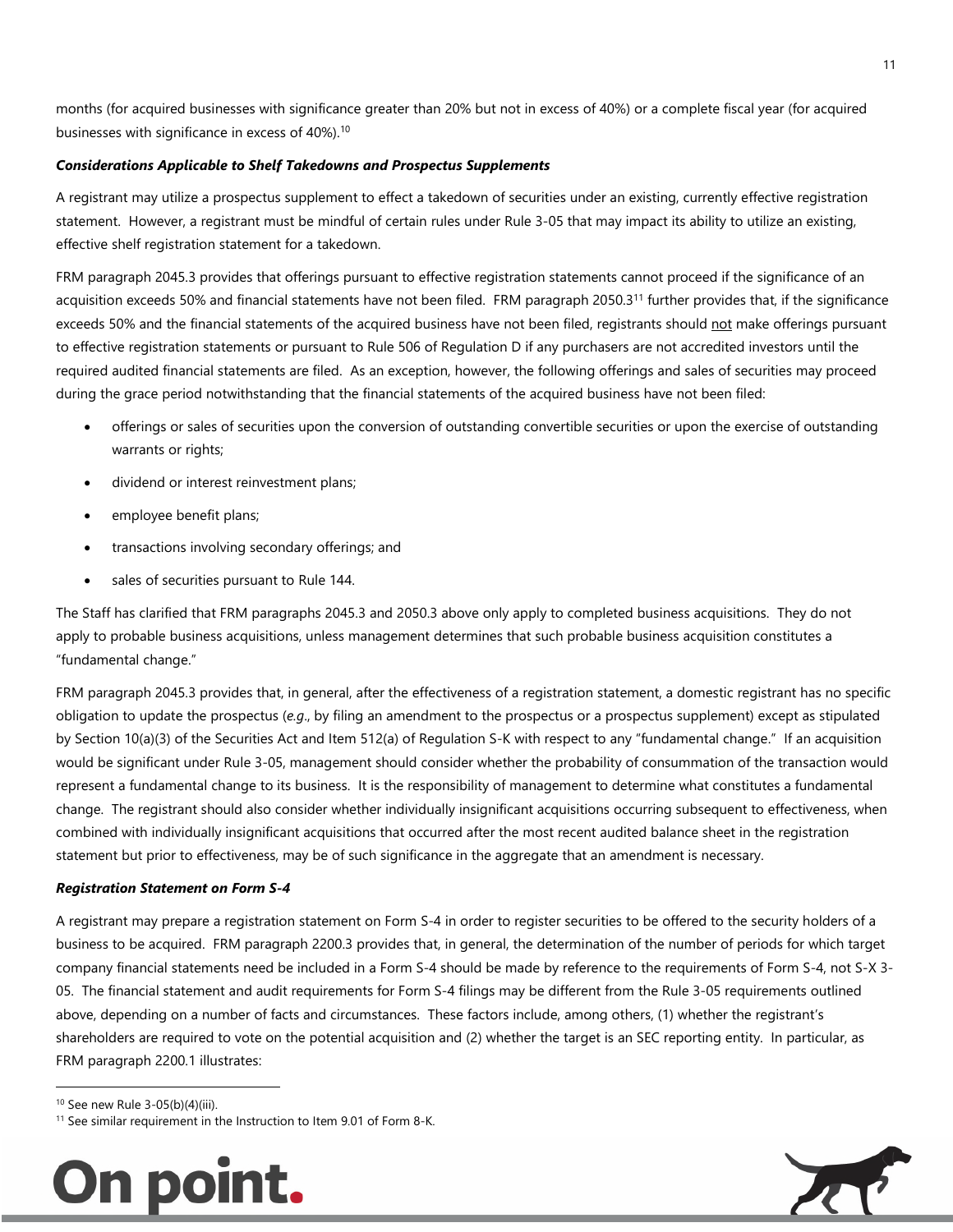- the target company financial statement periods to present depend on whether (i) the target is a reporting company; (ii) the target is a non-reporting company and the issuer's shareholders are voting; (iii) the target is a non-reporting company and the issuer's shareholders are not voting; (iv) the target is a smaller reporting company; (v) the acquirer is an EGC; or (vi) the acquirer is a shell company.
- the need to audit the target company's financial statements depends on whether (i) the target is a reporting company or (ii) the target is a non-reporting company (irrespective of whether the issuer's shareholders are voting).

For instance, where the issuer's shareholders are required to vote on the transaction and the target is an SEC reporting entity, the following target financial statements would be required, *regardless of significance* under Rule 3-05: (i) balance sheets as of the two most recent fiscal years (audited); (ii) statements of operations, comprehensive income, cash flows, and changes in shareholders' equity for the three most recent fiscal years (audited); (iii) required interim information (unaudited), if applicable; and (iv) financial statements of the target's significant acquired or to-be-acquired business under Rule 3-05.

As another example, if the target is a reporting company, all target company fiscal years presented must be audited, whether or not the issuer's shareholders are voting.<sup>12</sup>

#### *Merger Proxy Statement*

[FRM paragraph 1140.3 provides that the requirement for acquirer and target financial statements in a merger proxy statement depends](#page-11-0)  on whose proxies are solicited and the nature of the consideration. If the consideration to be issued in a business combination includes registered securities, the registrant must comply with the financial statement requirements of Form S-4 described above. The following table, which is derived from the table found in FRM paragraph 1140.3, outlines when financial statements are required for transactions that do not involve registered securities.

| <b>Solicited</b><br><b>Shareholders</b> | <b>Consideration</b>                                                        | <b>Financial Statements</b>                                                                                                                                                                                                                                                                    |
|-----------------------------------------|-----------------------------------------------------------------------------|------------------------------------------------------------------------------------------------------------------------------------------------------------------------------------------------------------------------------------------------------------------------------------------------|
| <b>Acquirer Only</b>                    | Cash only                                                                   | Financial statements of the target are required.<br>٠                                                                                                                                                                                                                                          |
| <b>Acquirer Only</b>                    | Exempt securities only or<br>a combination of exempt<br>securities and cash | Financial statements of the acquirer are not required unless they<br>$\bullet$<br>are material to an informed voting decision.<br>Pro forma financial information is required if it is material to a<br>$\bullet$<br>voting decision.                                                          |
| <b>Target Only</b>                      | Cash only                                                                   | Financial statements of the target are not required unless it is a<br>$\bullet$<br>going private transaction.<br>Financial statements of the acquirer are not required unless they<br>$\bullet$<br>are material to an informed voting decision.<br>No pro forma information is required.       |
| <b>Target Only</b>                      | Exempt securities only or a<br>combination of exempt<br>securities and cash | Financial statements of the target are not required unless it is a<br>$\bullet$<br>going private or roll-up transaction.<br>Financial statements of the acquirer are generally required.<br>٠<br>Pro forma financial information is required, if material.<br>$\bullet$                        |
| Acquirer and<br>Target                  | Cash only                                                                   | Financial statements of the target are required.<br>٠<br>Financial statements of the acquirer are not required unless they<br>$\bullet$<br>are material to an informed voting decision.<br>Pro forma financial information is required if it is material to a<br>$\bullet$<br>voting decision. |

<span id="page-11-0"></span><sup>12</sup> See also FRM paragraph 2200.6.



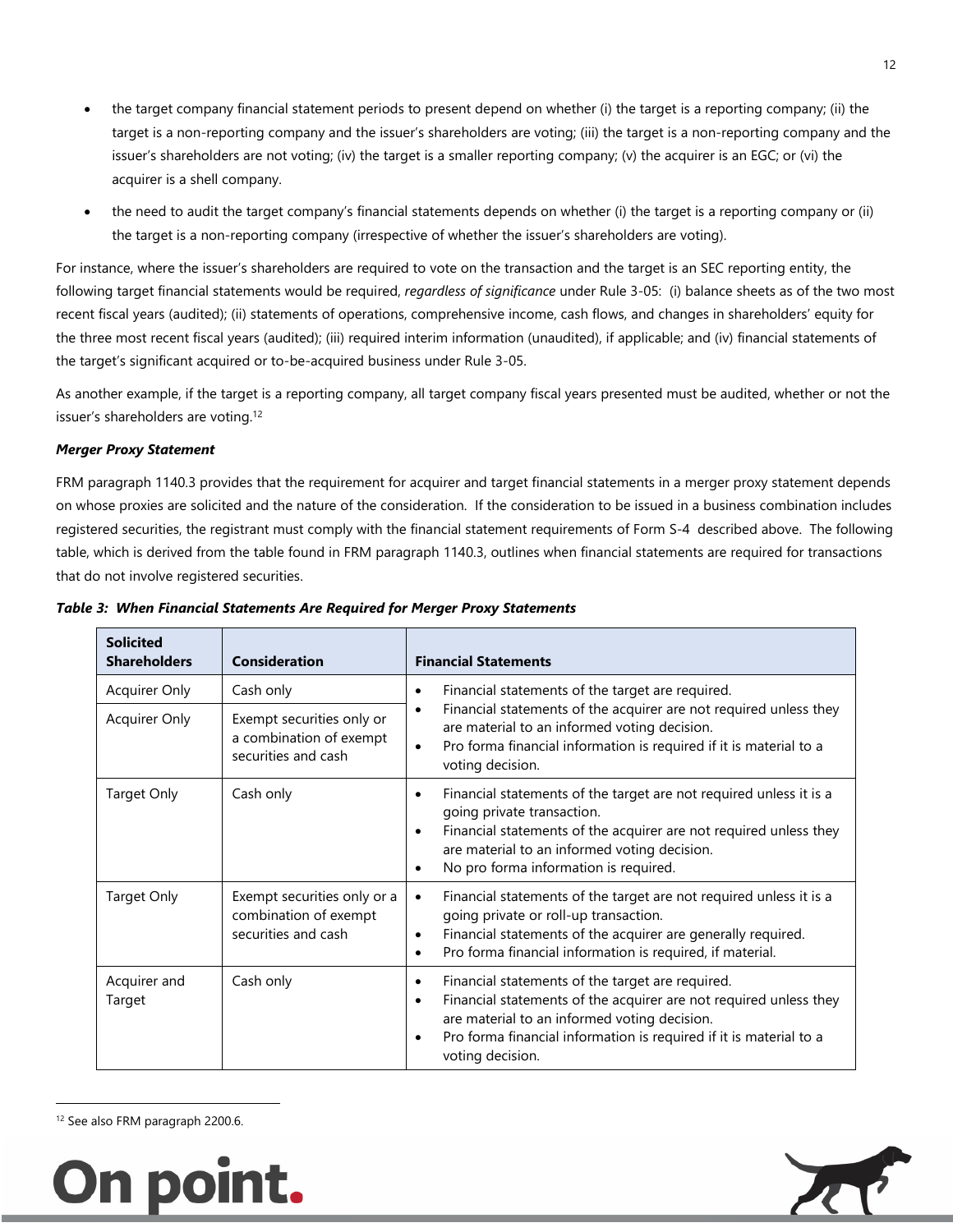| <b>Solicited</b><br><b>Shareholders</b> | <b>Consideration</b>                                                        | <b>Financial Statements</b>                                                                                                                                                                |
|-----------------------------------------|-----------------------------------------------------------------------------|--------------------------------------------------------------------------------------------------------------------------------------------------------------------------------------------|
| Acquirer and<br>Target                  | Exempt securities only or<br>a combination of exempt<br>securities and cash | Financial statements of the target are required.<br>Financial statements of the acquirer are generally required.<br>$\bullet$<br>Pro forma financial information is required, if material. |

#### *Exempt Offerings – Rule 144A Transactions and Offering Memoranda*

The target and pro forma financial statement requirements under Rule 3-05 and Article 11 also become relevant in Rule 144A offerings as a result of market convention. While these SEC requirements do not technically apply to Rule 144A offerings, it has become standard practice for practitioners to substantially adhere to these requirements as much as possible in their exempt offerings. Initial purchasers and QIBs have come to expect that the financial disclosures in a Rule 144A offering memorandum (in particular, the inclusion of target and pro forma financial statements in connection with a significant acquisition) would in all material respects be consistent with the needed financial disclosures in a registration statement. This is particularly the case where security holders have been granted registration rights or an A/B exchange offer would follow a Rule 144A notes offering, since, in these situations, compliance with the SEC requirements will then apply, at the back-end, to the registered offering. Inclusion of such financial statements in the Rule 144A offering memorandum assists the issuer and financial intermediaries in presenting investors with full and fair disclosure about the issuer's financial condition and results of operations and mitigates possible claims from investors that the offering document contained material misstatements or material omissions.

Since the SEC rules under Rule 3-05 and Article 11 do not technically apply to Rule 144A offerings, practitioners are afforded a certain degree of flexibility in a Rule 144A deal. For instance, it is not uncommon for practitioners to decide that two years of target audited financial statements would suffice, instead of the three years that may be required by current SEC rules, if such omission does not materially alter the total mix of information available to investors. Marketing considerations also come into play. For instance, in the case of a probable significant acquisition that exceeds 20% significance but not 40% significance, it is not uncommon for practitioners to decide to include target and pro forma financial statements in the offering memorandum, notwithstanding that these would not be required to be included in a registration statement, since the significance has not exceeded the 50% significance level applicable to probable acquisitions.

#### **Rule 3-13 Waiver Requests**

Finally, registrants that wish to seek relief from complying with Rule 3-05 and Article 11 financial statement requirements should remember and consider making Rule 13-3 waiver requests. Rule 3-13 of Regulation S-X allows the SEC, upon the informal request of a registrant and where consistent with investor protection, to permit the omission of financial statements otherwise required by the SEC rules or their substitution by financial statements of a comparable character.

Note that, in July 2017, SEC Chair Jay Clayton stated that, under Rule 3-13, issuers can request modifications to their financial reporting requirements in certain circumstances where disclosures are burdensome to generate but may not be material to the total mix of information available to investors. Chair Clayton encouraged companies to consider whether such modifications may be helpful in connection with their capital raising activities and assured them that Staff is placing a high priority on responding with timely guidance. Echoing Mr. Clayton's earlier remarks, then Corp Fin Chief Accountant Mark Kronforst also remarked in November 2017 that Rule 3-13 is intended to facilitate capital information and allows companies to be granted relief where consistent with investor protection. The SEC has also reiterated in the final release adopting the new rules, that Rule 3-13 waiver requests are available, and that Corp Fin, in the exercise of its delegated authority and consistent with investor protection, can grant these requests to relieve financial statement burdens imposed by Regulation S-X.